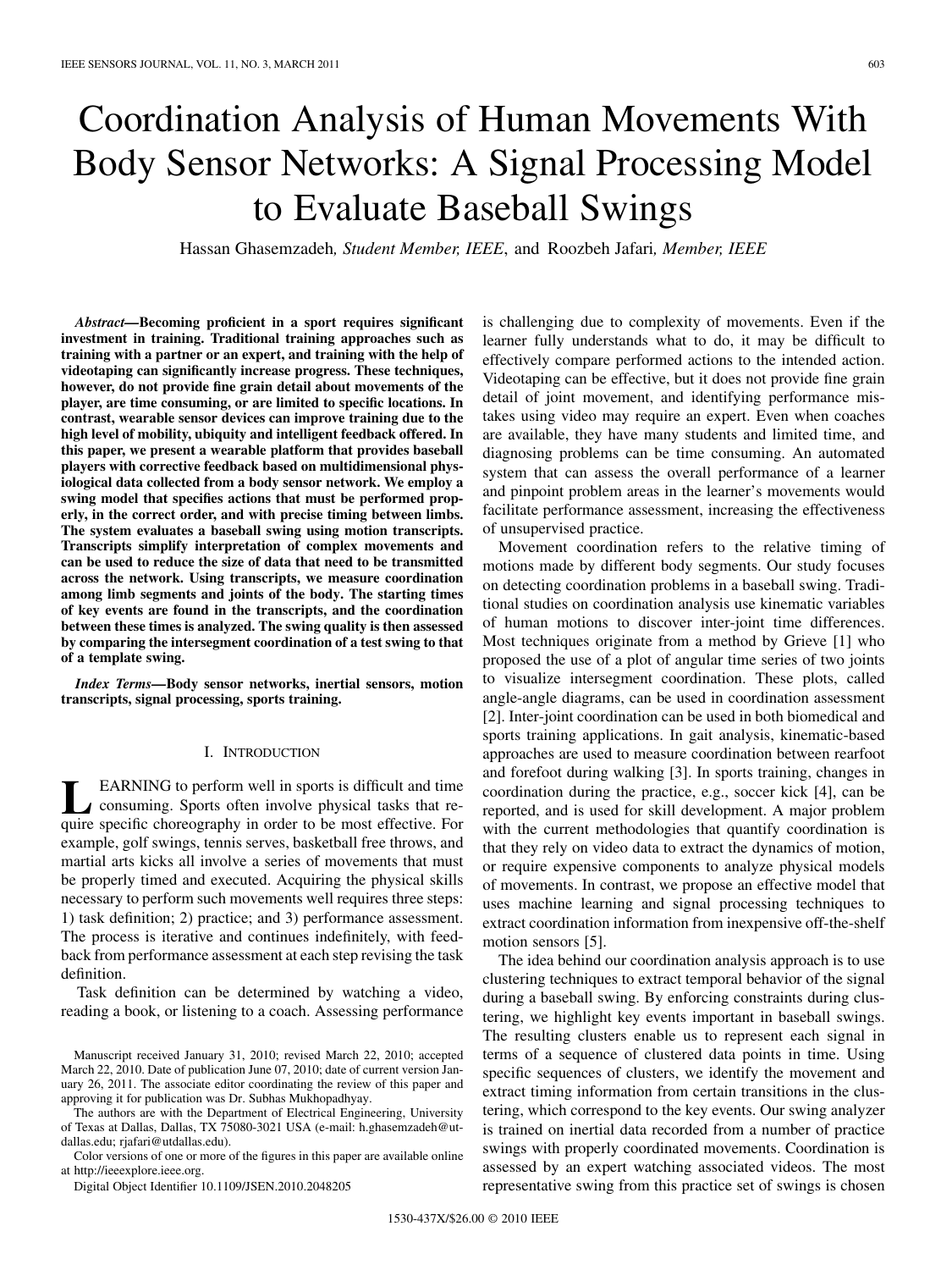In this study, we make the following contributions: 1) We present a mobile sports training system using body-worn motion sensors [5] to analyze body movements during a baseball swing. 2) We introduce motion transcripts that are extracted from sensor readings and specify prominent movements of individual body segments. 3) We develop a signal processing model to assess coordination between different body segments using motion transcripts.

## II. RELATED WORK

Much effort has been expended on building sport apparatus and training systems that help people improve their sport skills. These devices can be broadly categorized into mechanical and electronic devices. Mechanical training systems (e.g., [6] and [7]) have been traditionally used to provide high-level feedback on quality of movements. While these systems have simple structure and are easy to use, they lack fine grain details of movements a player can perform. Furthermore, most traditional sports training systems have constraints in terms of training location and degree of intelligence they offer. For instance, [8] uses a laser beam attached with the golf club which along with a convex mirror helps the player to track the path of a hitting ball.

Use of sensor-based platform has proved effective in evaluating quality of movements. Majority of the research focuses on recording and analyzing the body movements of the person using different types of sensors such as cameras, RFIDs, and inertial sensors. Authors in [9] use a motion capture system to record and analyze dynamics of human motions when learning tennis strokes. They show that alternative forehand and backhand movements outperform discrete forehand or backhand practices due to the inertia of the trunk rotation movements between subsequent strokes. Authors in [10] present an optical approach for the purpose of capturing high-speed motion of a hitting ball in baseball using multi-exposure images obtained by low-cost still cameras and a stroboscope. They derive algorithms to track the ball and analyze dynamics of the motion by measuring position, velocity, rotation, and spin of the ball. The work in [11] presents a system for accurate detection of a tennis ball using task-level learning from practice approach. The authors program a robot to juggle a tennis ball and use binary-vision to track the movements and measure the performance. The task-level learning improves the performance with every successive practice. A motion capture system is used in [12] to build a virtual baseball training system. The batter swings the bat toward a virtual ball rendered over a screen, and the trajectory of the swing is used to provide qualitative results. Another training system presented in [13] integrates accelerometers and video data to detect human action and provide visual feedback in real-time. Although vision-based training approaches provide sufficient resolution of human movements, they are relatively expensive and are constrained to lab conditions and cannot be used in the field.

Lack of fine grain detail in traditional training systems and lack of mobility in video-based training warrant the need for use of wearable mobile platforms. Advancements in electronic and wireless technologies have enabled design of wearable sensory platforms that can be woven into our daily lives. Body-worn motion sensor systems are primarily used for healthcare monitoring [14]–[16]. Accelerometers and gyroscopes are the most commonly used sensors to detect motor movements [17], [18] in wearable healthcare domain. These sensors can be placed on the human body or sport equipments and provide information on movements. Virtual training systems that use such platforms are portable. They accelerate training by providing students with information regarding mistakes made during practice at anytime and in any location. In [19], authors present an on-body wireless sensor platform for real-time snowboard training. They deploy inertial sensor, bend sensors and force-sensitive resistors along with communication facilities in a wireless network to capture and analyze rider's motion and posture on the snowboard. Authors in [20] develop signal processing algorithms to measure the angular rotations of wrist during golf swings. [21] describes how to use body-worn sensors, accelerometer and gyroscope in particular, to record the actions made by humans in martial arts. The acquired data are then used to find the quality of the moves and level of expertise the person has while making those moves. In [22], authors model the golf swing as a double pendulum system and use inertial sensors placed along the body and golf club to determine how closely the movements of the body follow predetermined motion rules.

Several researchers have investigated coordination between joints and body segments with the use of kinematic variables of human motions. Most techniques are originated from the method presented in [1] that uses a plot of angular time series of two joints in order to visualize intersegment coordination. These plots, so-called angle-angle diagrams, have been used in coordination assessment [2]. An application of this technique in sports skill verification is given in [4] where changes in coordination are examined during the practice of a soccer kick. Quantification of movement coordination, however, has been a challenging problem. Several attempts have been made to quantify timing difference in movement patterns. Authors in [23] describe a chain-encoding technique originally presented in [24]. The vector coding technique involves using a superimposed grid to transform the angle-angle trajectory into digital elements.

Our work is different from aforementioned studies. We use body sensor networks to build a signal processing model for evaluation of baseball swings in terms of coordination between movements of different body joints. To the best of our knowledge, coordination analysis of baseball swings using wearable sensors has not been previously studied by other researchers.

### III. BASEBALL SWING MODEL

Baseball batting involves hitting a thrown ball with the primary objective of transferring maximum force to propel the ball as far as possible in a desired direction. Successful batting requires proper sequence and timing of movements by different body segments. Numerous baseball players and coaches have suggested methods for successful batting. The swing model presented in this section is obtained based on studies in [25] and our extensive discussions with coaches and baseball players.<sup>1</sup>

1Shane Shewmake (UT-Dallas head coach) and Randy Black (college baseball player)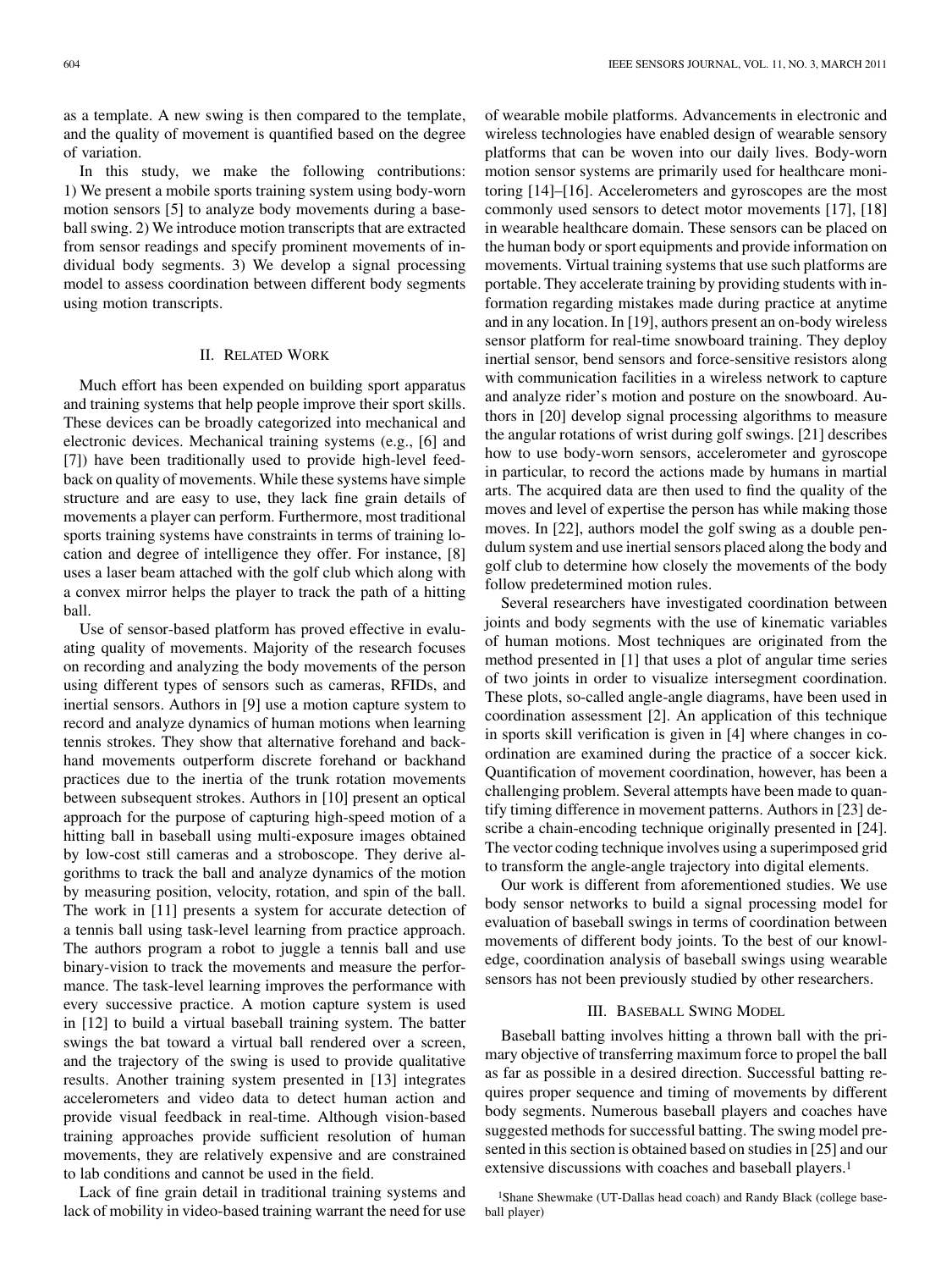A good swing is the result of a sequence of rotational movements including foot, knees, hips, shoulder, and hands movements. Generally, the action of the batter starts in the lower body and moves upwards. Properly performed motions executed at the right time maximize the power of the swing. Major components of a good swing include bat speed, bat swing plane and timing. The components aim to improve the chance that the bat connects with the ball, and increase the strength with which the bat hits. Common mistakes include late rotation of lower body, back shoulder dip, and drifting of the front foot. Late movement of the foot and hips impair the swing timing. Dropping the back shoulder affects the bat plane so as the bat does not pass through the strike zone horizontally, decreasing the chance of a successful hit. Drifting refers to improper weight transfer from the back foot to the front foot. One consequence is losing power in the hips, which decreases the bat speed at impact. Therefore, proper weight transfer necessitates coordination between different body segments during the swing.

Our model of baseball swing emphasizes three major events: 1) rotation of the lower body (feet, knees, hips) toward the pitcher; 2) rotation of the upper body into the swing; and 3) the swing of the arms and hands toward the pitcher. These key events should be executed in a specific and overlapping sequence. The coordination is extremely important as it ensures that the maximum power from arms, shoulders, and hips is delivered exactly as the bat crosses the plate [25]. Our measure of swing quality is based on this coordination.

The coordination,  $\tau_{ij}$ , between two body segments  $s_i$  and  $s_i$  is defined as the time difference between corresponding key events  $e_i$  and  $e_j$  [26]

$$
\tau_{ij} = t_{e_i} - t_{e_j}.\tag{1}
$$

The three key events in our swing model are the starting hip rotation, shoulder rotation, and arm extension.

#### IV. SYSTEM OVERVIEW

This section provides a brief overview of our swing validation system including hardware infrastructure and statistical signal processing techniques. In Section V, we will elaborate on core processing components of our system. In particular, we will show how human movements can be transformed into a sequence of primitives, and how transcripts can be generated to highlight specific key events of a baseball swing.

# *A. Sensing Platform*

We use several wireless sensor nodes, collectively called a body sensor network (BSN), to monitor swing dynamics. The sensor nodes are commercially available TelosB motes from XBow®. We use a custom-designed sensor board [27] consist of a three-axis accelerometer and a two-axis gyroscope. The motes sample their sensors at 50 Hz and use a TDMA scheme to communicate all data to an off-body base station. Three sensor nodes are placed on the subjects, as shown in Fig. 1. Sensor nodes are secured at the locations that capture movements of our specific key events in a baseball swing. The base station relays the information to a PC via USB. Two webcams are used to record video



Fig. 1. Experimental subject with three sensor nodes placed on "hip," 'chest," and "wrist" to capture "hip rotation," "shoulder rotation," and "arm extension."



Fig. 2. Using swing analyzer for coordination analysis. Cluster parameters are determined during training, and are used by individual sensor nodes for transcript generation. Template is defined during training, and is used by a base station to analyze timing of different body movements.

of all experimental trials, and MATLAB collects and synchronizes the sensor and video data. The video data are used during training for segmentation. We also use video data as a gold standard to validate our signal processing techniques.

#### *B. Swing Analyzer*

Our system aims to evaluate a baseball swing in terms of coordination between body segments by processing raw sensor readings acquired from movements of hip, shoulder, and arm. A top-level block diagram of our signal processing model for evaluation of a given movement is shown in Fig. 2. The processing takes the following steps. The data collected from motion sensors are filtered using a moving average filter to enhance the signal-to-noise ratio (SNR). Next, simple statistical features including *mean*, *standard deviation*, *root mean square*, and *first* and *second derivatives* are extracted from a small moving window centered about each point of the signal segment. The signal processing model shown in Fig. 2 is then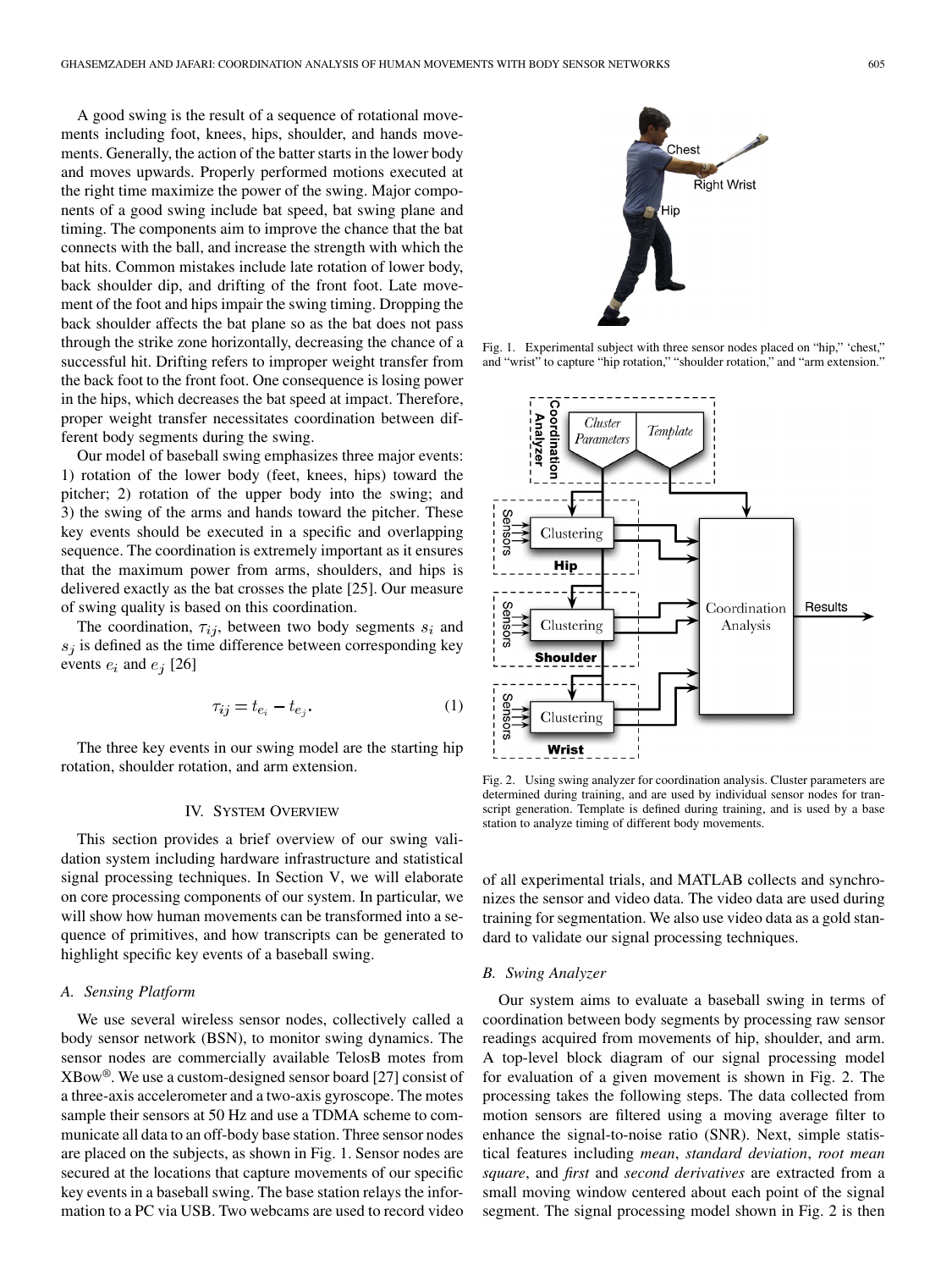

Fig. 3. Training for swing analyzer includes cluster creation, which is used for transcript generation, and creation of a template swing.

used to provide feedback on coordination measure based on the definition in (1). Each sensor node independently extracts a sequence of symbols, known as a motion transcript, based on the features extracted from sampled data, and according to previously trained cluster parameters. Transcripts aim to highlight the key events using a semi-supervised clustering technique. Event times (e.g., start of hip rotation) are extracted from each transcript using simple string matching. These event times are sent from each node to a base station and compared to a reference template, which is the event times from a representative proper swing. Players are provided these deviations as feedback to determine swing quality.

The coordination analysis in Fig. 2 requires several inputs including a template transcript (i.e., representative proper swing) and clustering parameters. A set of practice swings and event timings for those swings are required to train the model. An expert uses timing criteria to select good swings from a set of practice swings, and then to specify key event times for those swings. This data are used to train the model, as shown in Fig. 3. The cluster creation and template selection steps are explained in Section V.

#### V. MOTION TRANSCRIPTS

The movements of interest in our system can be performed well, poorly, or not at all. For example, problems with hip rotation could include: 1) not rotating the hips at all; 2) allowing the swing to pull the hips instead of making the hips push the swing; or 3) starting to rotate the hips too late. We aim to build transcripts of movements that can be used to identify and grade the movements of interest as well as analyze the coordination between joints to provide further feedback. We call this *body choreography modeling*.

The idea of motion transcripts is motivated by the hierarchical representation of human speech. Like words in spoken language that are divided into phonemes, human movements can be represented by coordinated sequences of simple motions and postures, referred to as primitives. Each body segment has its own sequence of motions that is coordinated with and affected by the motions on other limbs. For instance, in a baseball swing, the wrist initially is held motionless next to the head, then swings down, and finally is pulled across the body. Further, rotation of the hip will affect the speed and timing of the hand movement. Motion transcripts can significantly reduce complexity of raw data and provide a simple and compact representation of human movements [28], [29].

A transcript of motion is a record in time of simple movements performed by several joints. A simple movement, which we call a primitive, is a segment of motion with persistent physical behavior. The transcript describes the order and timing of movement primitives that creates overall complex movement. For example, a transcript for the foot during walking consists of: 1) lifting the foot; 2) moving the foot forward; 3) placing the foot on the ground; and 4) bearing weight on the foot, with certain periods of time associated with each primitive. The pattern repeats as long as walking continues. At the same time, a transcript for the hip consists of: 1) rotate clockwise and 2) rotate counterclockwise, repeatedly. The primitive sequences for different joints in the body may not be independent. For example, in walking, the hip should rotate clockwise when the left foot moves forward and rotate counterclockwise when the right foot moves forward. When the coordination between joints is incorrect, the movement may be performed poorly, or a different movement may be performed. Transcripts of consistent movements should be consistent, and transcripts of inconsistent movements should highlight the differences between them. Achieving this requires finding the proper number of relevant movement primitives to use when describing complex movements. If no prior knowledge exists about changes in physical behavior of a particular movement, then transcript of that movement can be generated in an unsupervised manner as follows. At every point in time, the movement has certain characteristics. We can assume that adjacent points belong to the same movement primitive if they have similar characteristics. We can determine the characteristics for each data point in the signal by extracting statistical features such as *mean*, *standard deviation*, *root mean square*, and *first* and *second derivatives* from a moving window centered about the current point. In the next step, individual data points can be clustered based on these features. The centroid of each cluster then defines a movement primitive. In our baseball training system, however, some of the events such as "hip rotation," "shoulder rotation," and "arm extension" can be identified from video during training. This information can help the clustering algorithm highlight specific parts of the signal, and therefore, can be used to measure timing of the events during testing.

## *A. Transcript Generation*

Using motion transcripts, we divide sensor readings into overlapping frames. During training, an expert can use videos of the movements to label certain frames as events of interest (e.g., hip rotation). Other frames may remain unknown or are not of interest to designer; however, they may represent particular motions of individual limbs. Therefore, the process of transcript generation should be semi-supervised. Our system uses a semisupervised clustering  $[30]$  based on the well-known  $k$ -means clustering to generate transcripts. While information about certain motions (e.g., hip rotation) is provided during training, a swing includes unspecified movements of body segments. Important information about the key motions at any given time may be contained in a short interval of sensor readings centered on the time of interest. These short, overlapping intervals (frames)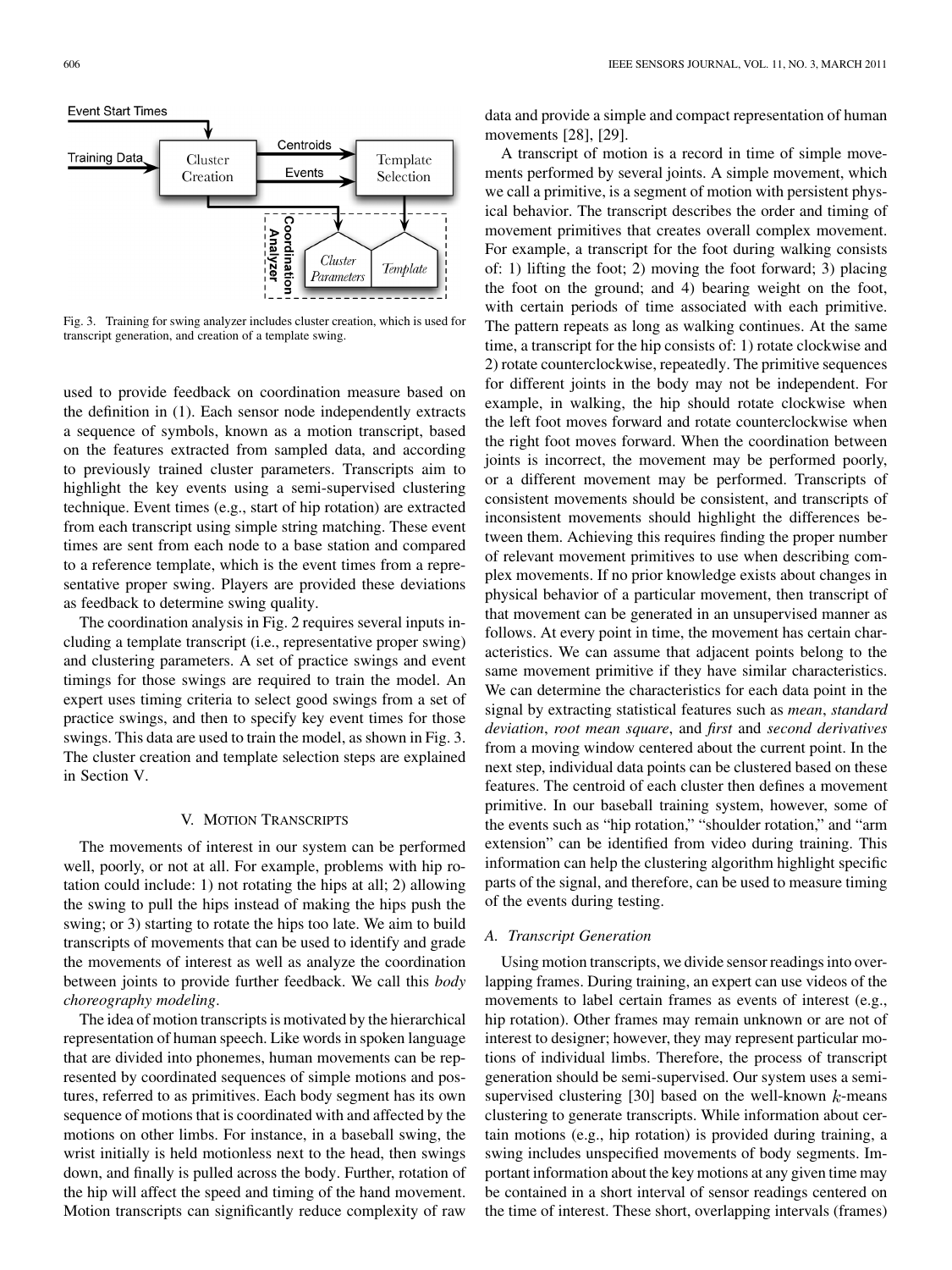

Fig. 4. Raw sensor readings and corresponding transcript generated from a node placed on the "wrist" during a baseball swing. Only gyroscope readings are shown in this figure; however, both accelerometer and gyroscope sensors were used to generate the transcript.

are individually assigned symbols. Furthermore, the unknown events are automatically detected by grouping frames together based on a similarity measure and assigning unique labels to each grouping.

The exact time of certain key events is known (i.e.,  $t_{e_i}$ ), so the frames for a short period of time before the event are labeled  $\alpha_i$  and those right after the event are labeled  $\alpha_{i+1}$ . The labels  $\alpha_1 \dots \alpha_k$  (with  $k \notin \{i, i+1\}$ ) for the rest of the frames are unknown; therefore clustering is used to assign these labels. The time of a key event can be extracted from a transcript by locating the transition from  $\alpha_i$  to  $\alpha_{i+1}$ . An example of a transcript generated from sensor node placed on the "wrist" is shown in Fig. 4. In this figure, the two top graphs illustrate angular velocity about  $X$  and  $Y$  axes. The graph at the bottom shows a transcript generated using  $k$ -means clustering. From the node placed on the "wrist," we intend to highlight the time of "arm extension." From our training data, we detect the value of the time (relative to the start of the swing) when a player starts extending his/her arms. This information is used to enforce the clustering algorithm to group sample points prior to and after occurrence of the "arm extension" to separate clusters. In Fig. 4, a transition from  $\alpha_2$  to  $\alpha_3$  illustrates the "arm extension" event.

## *B. Clustering Algorithm*

Statistical classification uses training data to create a model which can be used to assign labels to the frames in new data. If the labels are known for the training data, then a classifier can be built which tries to assign one of the known labels to a new frame based on how closely it matches the data for the training frames. If the frame labels for the training data are unknown, methods known as clustering can group frames together based on similarity and assign unique labels to each grouping. Our system uses a hybrid approach called semi-supervised clustering [30]. The  $k$ -means technique is used to define our primitives because it is algorithmically simple and efficient to use after training [31], [32]. Two important parameters when training the model are the number of clusters,  $k$ , and cluster centers. Proper choice of  $k$  is important because too few clusters will cause the transcript to miss key details and too many clusters will produce irrelevant and misleading clusters. A number of different values

of  $k$ , varying between 2 and 9, are tried, and the resulting models are evaluated using the Silhouette measure [33]. The *silhouette index* is given by

$$
Sil = \frac{1}{N} \sum_{i=1}^{N} \frac{b_i - a_i}{\max\{a_i, b_i\}}
$$
 (2)

where N is the number of data points in the training set,  $a_i$  is the average distance between the  $i$ th data item and all the items inside same cluster, and  $b_i$  is the minimum of the average distances between the  $i$ th item and all the items in other clusters than  $i$ th data point. The clustering model with the highest silhouette index is chosen.

The second major parameter is the initial clustering. A common technique in the literature for choosing the proper cluster centers is to train the model with different initial centroids and calculate the sum of square error (SSE) for each. The SSE is given by

$$
SSE = \sum_{k=1}^{K} \sum_{i \in C_k} (x_i - \mu_k)^2
$$
 (3)

where  $x_i$  denotes the *i*th data item,  $\mu_k$  denotes the centroid vector associated with  $k$ th cluster, and  $K$  is the total number of clusters. In each phase of the algorithm, we randomly assign distributed data points as initial centroids. The configuration that has minimum SSE value is chosen for clustering.

## *C. Template Selection*

The goal of template selection is to pick a representative swing from the trials with proper sequence and timing of the key events. Coordination of a new swing will be measured against this template, and the degree of deviation is reported as the quality of the performed movement. The template,  $T$ , is selected from the set of "coordinated" training swings,  $C$ . The trial with the lowest summed deviation in coordination between itself and the other trials is selected, as shown in (4)

$$
T = \underset{T \in C}{\text{arg min}} \sum_{S \in C} \sum_{i,j} |\tau_{ij}^{(T)} - \tau_{ij}^{(S)}|.
$$
 (4)

#### *D. Template Matching*

The process of comparing a test trial against the template to detect start time of a key event is not trivial. An event  $e_i$ which is represented by transition from one symbol to another  $(e_i = \alpha_i \alpha_{i+1})$  might be repeated several times in a transcript. Therefore, it is required that a template matching function finds the right timing information about the event. Let  $T$  be the template generated for sensor nodes  $s_i$  with the key event  $e_i$ . For a test trial  $S$ , template matching finds the instance of  $e_i$  that has the minimum time difference among all existing  $\alpha_i \alpha_{i+1}$  patterns. The resulting event is given by

$$
\hat{e}_i = \underset{e_i}{\text{arg min}} |t_{e_i}^{(T)} - t_{e_i}^{(S)}|.
$$
 (5)

#### VI. SYSTEM PROTOTYPE

In this section, we illustrate how our swing analyzer can measure quality of baseball swings and provide quantitative feed-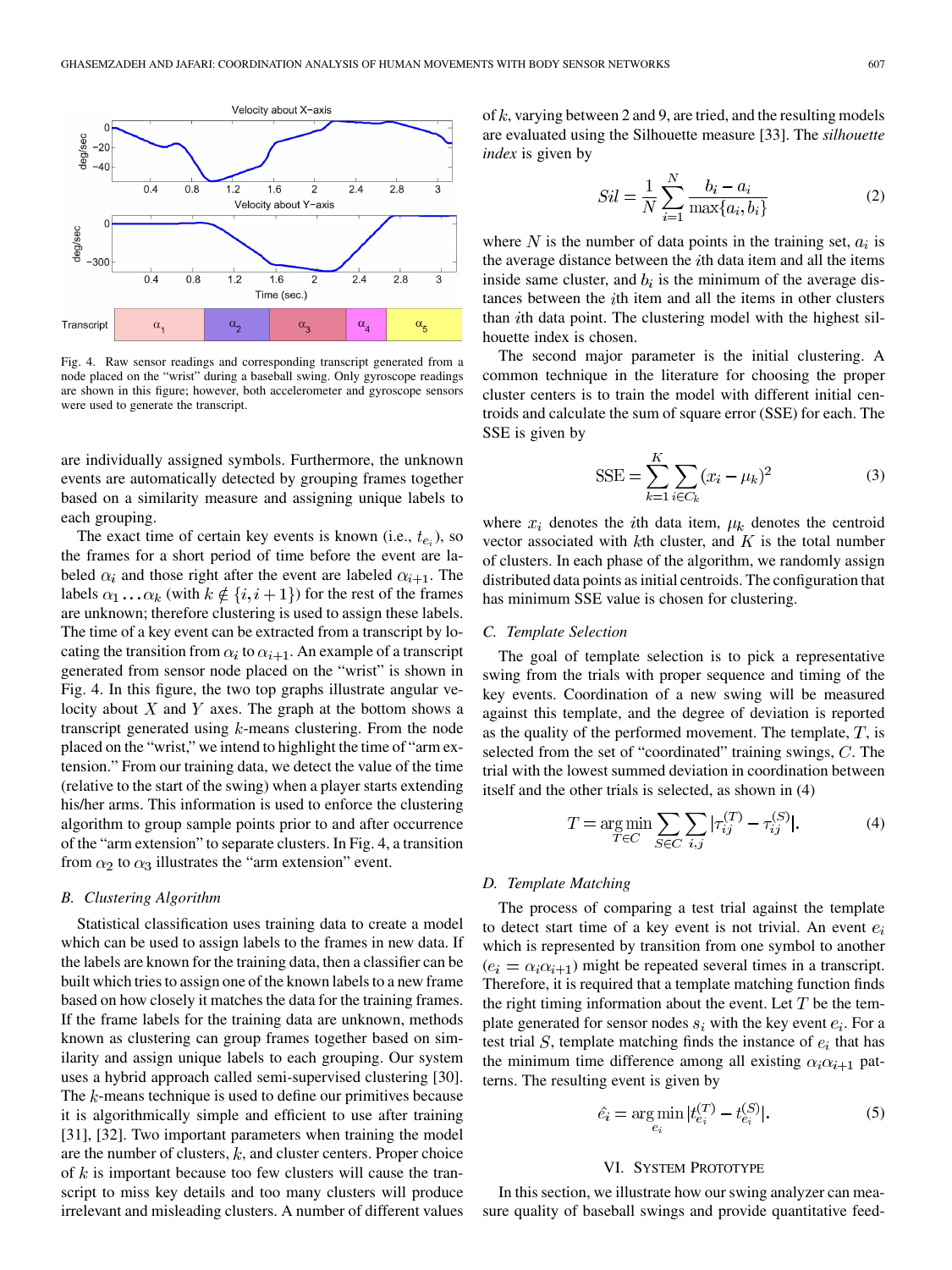

Fig. 5. Transcripts of sample swings with good and bad ordering of key events. (a) A swing with proper sequence and timing of motions. (b) A bad swing with improper ordering of key events.

back on intersegment coordination. We specifically describe different steps for data collection, signal processing and transcript generation, and swing validation.

## *A. Data Collection*

We conducted a set of experiments to determine coordination between the key events of hip rotation, shoulder rotation, and arm extension. For this purpose, three male subjects were asked to wear our body sensor network as shown in Fig. 1. The subjects had no previous swing training, and aged between 25 and 35. They were asked to execute 20 baseball swings each with varying timing and sequences of the key events. The data were collected on a Laptop through a base station, as described in Section IV-A. Video of all trials was captured for training our swing analyzer in subsequent steps.

## *B. Preprocessing*

The raw sensor readings were passed through a five-point moving average filter to reduce the effect of high frequency noise. To capture parts of the signal that correspond to a complete baseball swing, we used the video data which was recorded during data collection. Using video, we found the start and the end of each swing and ignored the rest of the signal in subsequent processing. The video data was further used to manually identify timing of the key events to train the system and validate its performance. We used 50% of the trials with proper ordering of the events (22 trials out of a total 44 good swing trials) to train our system. The rest of the trials (other 22 proper trials as well as 16 improper trials) were used for validation.

#### *C. Transcripts*

The next step in our signal processing flow was feature extraction. The five statistical features described in Section IV-B were extracted from a moving window centered about each sample. These features were calculated for all training trials. The features were then used for  $k$ -means clustering which aimed to construct primitives of the movements. These features are computationally inexpensive that can be executed on our lightweight sensor nodes and their effectiveness in capturing structural patterns of motion data and detecting the key events is established through our experiments.

Transcripts of all swings were prepared using our previously described technique. Fig. 5 shows transcripts of sample swings



Fig. 6. Coordination of good and bad swing trials.

in terms of sequence and timing of the events. Each unique motion primitive is assigned a different color for visualization. Each key event is identified by two symbols, illustrating a transition from one primitive to another. "Hip rotation" is detected when the pattern "AB" is observed on the transcript. Similarly, "shoulder rotation" and "arm extension" are detected by "XY" and "MN," respectively.

#### *D. Coordination*

After training the coordination analysis system using the procedure shown in Fig. 3, the intersegment coordination was calculated using (1). By comparing this value with the one obtained for the template, we provide feedback to the user in terms of the amount of deviation from the "perfect" swing. The template matching can be done for every pair of key events. Fig. 6 shows the average amount of deviation in coordination from the template for the first 16 test trials for both groups of proper and improper swings. The values were averaged over all three pairs of events (hip versus shoulder, hip versus arm, shoulder versus arm). As it can be observed from the figure, improper swings have been identified as to have significantly larger deviation from the template. Overall, good swings had an average distance of 109 msec from the template while this number was 295 msec for improper swings.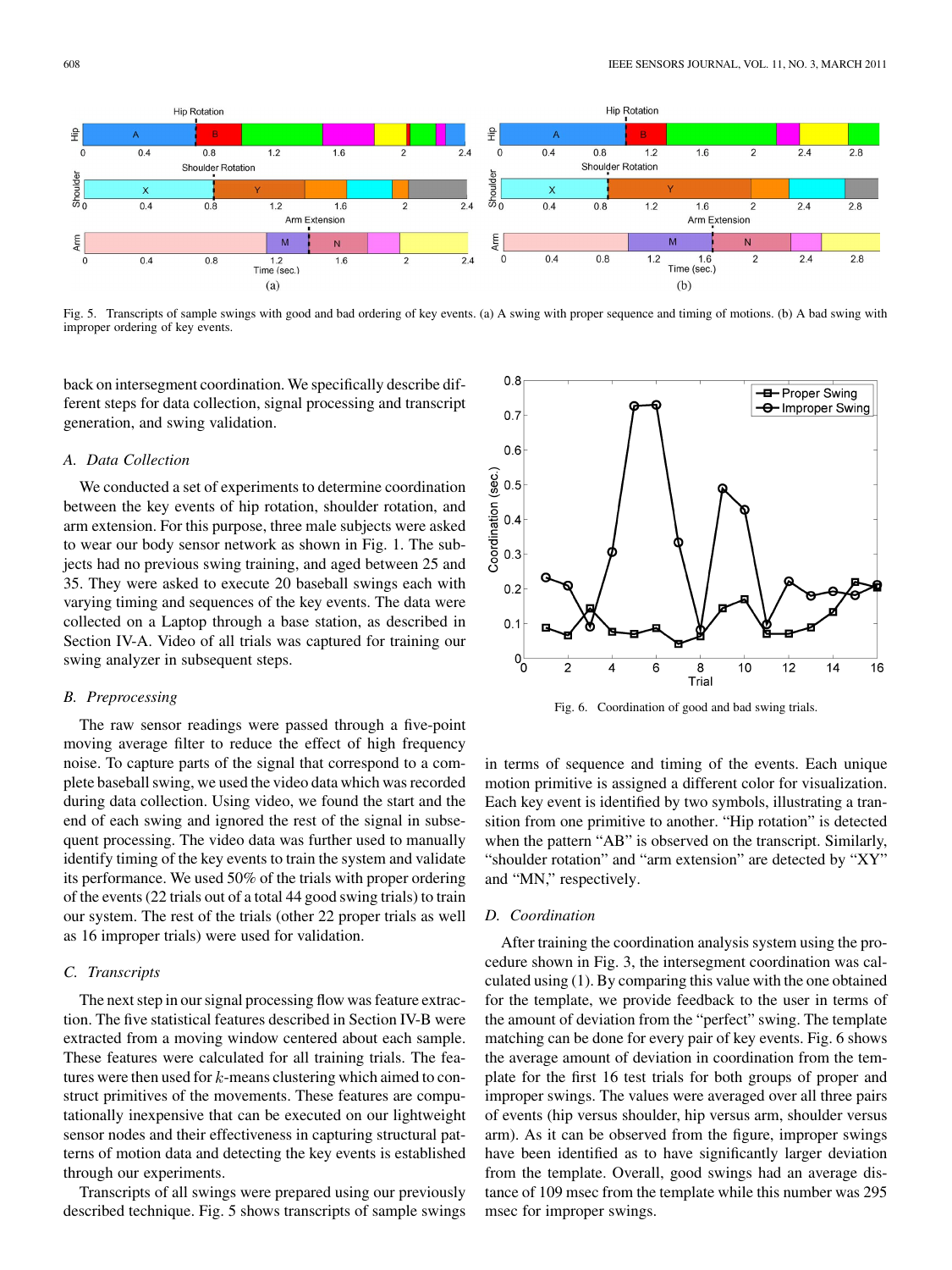

Fig. 7. Comparing transcript-based coordination measurements with coordination extracted from video, for "hip-shoulder" and "hip-arm" coordination.



Transcript-based Coordination (sec.)

Fig. 8. Comparing transcript-based coordination measurements with coordination extracted from video, for "shoulder-hip" and "shoulder-arm" coordination.



Fig. 9. Comparing transcript-based coordination measurements with coordination extracted from video, for "arm-shoulder" and "arm-hip" coordination.

In order to measure accuracy of our coordination evaluation system, we further compare coordination values calculated from transcripts with those measured from video. Figs. 7–9 show this evaluation for the set of 38 test trials for different pairs of body joints. These plots visualize the error of transcript-based coordination assessment. Fig. 7 illustrates the plot of coordination measured from transcripts versus that of videos for the node placed on the hip. Figs. 8 and 9 compare transcript-based and

TABLE I MEAN AND STD. OF COORDINATION MEASUREMENTS (MSEC)

|      | <b>Transcript</b> |          | Video         |          |
|------|-------------------|----------|---------------|----------|
|      | Proper            | Improper | <b>Proper</b> | Improper |
| Mean | . 19              | 295      | 133           | 316      |
| Std  | 95                | 237      | 89            | າາ1      |

TABLE II MAE FOR COORDINATION BETWEEN EVENT PAIRS (MSEC)

|          | <b>Hip vs. Shoulder</b> | Hip vs. Arm | Shoulder vs. Arm |
|----------|-------------------------|-------------|------------------|
| Proper   |                         |             |                  |
| Improper | 114                     | 152         | 175              |
| Overall  |                         | 05          |                  |

video-based coordination measurements for the shoulder and arm nodes respectively. Given the video-based analysis as the ground truth, the points closer to the dashed line exhibit less error with respect to motion transcripts. Table I shows mean and standard deviation of measurements made by our transcripts as well as those calculated from video-based analysis.

The accuracy of our coordination analysis based on motion transcripts is demonstrated by measuring the mean absolute error (MAE) between our technique and the coordination analysis based on video. Table II shows the absolute error for both groups of improperly coordinated test movements and proper swings. The overall error over all categories was 101 msec which is 3.4% of the total length of the template (3 sec.).

## *Algorithm Complexity*

The five statistical features described in Section IV-B are calculated from each sampled data. As a result, the feature extraction linearly grows with the number of samples within each action and the number of features, turning the feature extraction into a linear function in the number of features and length of actions.

Once  $k$ -means clustering is used to create and define clusters, it can be used to assign an unknown observation to one of the clusters. Transcript generation for a given test trial consists of finding proper label for each data point based on distance between every sample point and previously defined cluster centroids. For a given baseball swing, this process is linear in the length of the trial and the number of clusters. In our system, the length of swings and number of created clusters were 3 sec and 5 clusters on average.

## VII. CONCLUSION AND FUTURE WORK

In this paper, we introduced a novel idea on how to train a player in baseball by using portable sensor networks which also would prove to be more economical than a coach. To achieve this we plan prepared the system for generating transcripts of various human movements using body sensor networks, and developed a technique for measuring coordination between body segments. We used a semi-supervised clustering technique to construct basic patterns of movements. The motions include motions specified in the training data as well as motions found automatically. We further demonstrated the effectiveness of motion transcripts for analysis of baseball swings using inertial data collected from several subjects.